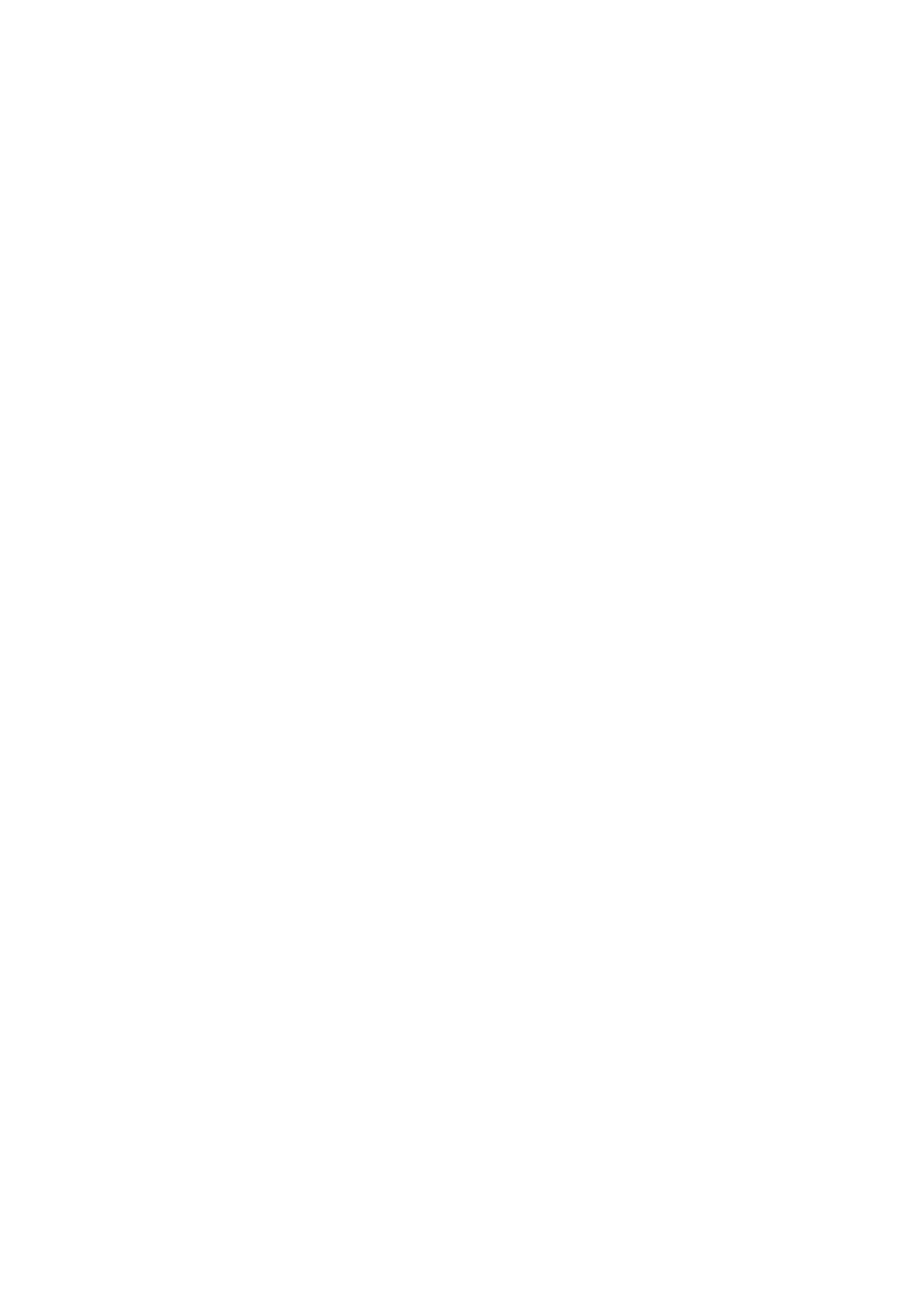# **1 Introduction**

How has computer science developed since Turing's founding ideas? His thinking bore strongly both upon the possibility of mechanical intelligence and upon logical foundations. One cannot do justice to both in a short lecture, and I shall continue the discussion of logical foundations which Martin Hyland has begun.

Physical computers came to exist some ten years after Turing's paper on the entscheidungs problem, notably with the EDSAC here in the Mathematical Laboratory in 1949, under the leadership of Maurice Wilkes; a great engineering achievement. These, logic and engineering, are the two foundation stones of computer science; our constructions rest £rmly on both foundations, and thereby strengthen both. I shall discuss how the logical foundation has developed through practical experience.

My thesis is that this logical foundation has changed a lot since Turing, but harks back to him. To be more precise:

> 1 Computing has grown into *Informatics*: – the science of interactive systems

## **THESIS**:

2 Turing's logical computing machines are matched by a *logic of interaction*

My message is that we must develop this logical theory; partly because otherwise the interactive systems which we build, or which just happen, will escape our understanding and the consequences may be serious, and partly because it is a new scienti£c challenge, Besides, it has all the charm of inventing the science of navigation while already on board ship.

# **2 Concepts in computer science**

In natural science, concepts arise from the urge to understand observed phenomena. But in computer science, concepts arise as distillations of our design of systems. This is immediately evident in Turing's work, most strikingly with the concept of a *universal logical computing machine*.

By 1937 there was already a rich repertoire of computational procedures. Typically they involved a hand calculating machine and a schematic use of paper in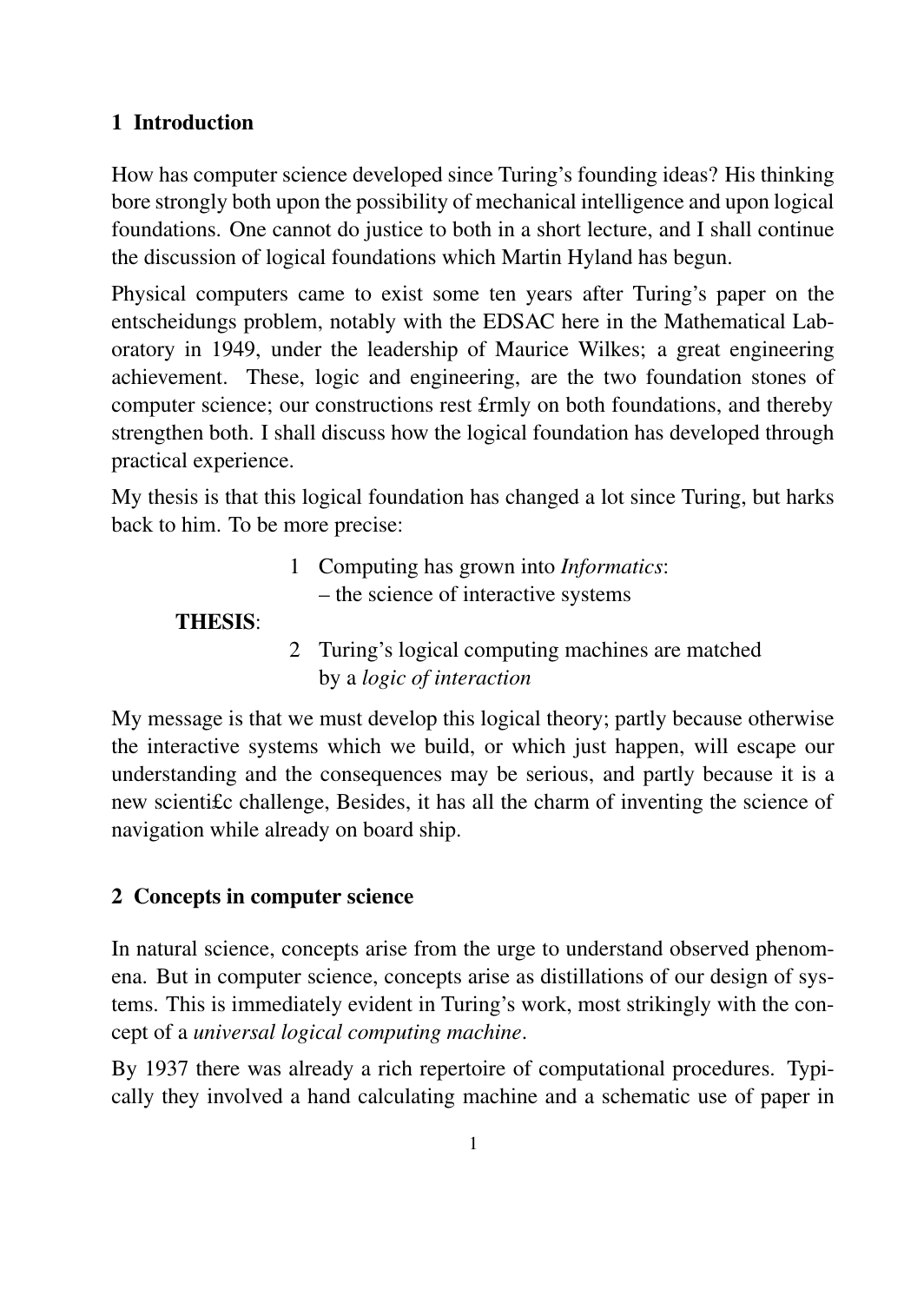solving, say, a type of differential equation following a speci£c algorithm. Turing's class of logical computing machines –which he also called "paper machines"– was surely distilled from this repertoire of procedures. But he distilled more, namely the idea of an *universal* paper machine which can analyse and manipulate descriptions of members of the class, even of itself. This demonstrated the logical possibility of the general-purpose computer.

Turing also, among others, distilled the idea of the *subroutine* in computing. The distillation of this idea was a continuing affair, and didn't happen all at once. Turing's term for subroutine was "subsidiary operation"; anyone familiar with numerical methods must have known exactly what that meant when referring to humanly performed operations.

A concept rarely stands clear unless it has been reached from different angles. The gene is a prime example; it was seen £rst logically, then physically. So each computer design, whether logical or –like the EDSAC– physical, was a step in the distillation of the notion of subroutine. The distillation continued with the notion of *parametric procedure* in high-level programming languages such as ALGOL, where the humble subroutine was endowed with a rich taxonomy which might have surprised Turing himself. Each high-level language is, at least, a universal paper machine; but each one also expresses higher-level concepts distilled from practice.

In modern computing we build and analyse huge systems, equal in complexity to many systems found in nature  $-$  e.g. an ecology. So in computing, as in natural science, there must be many levels of description. Computer science has its organisms, its molecules and its elementary particles – its biology, chemistry and physics:

#### **LEVELS OF DESCRIPTION**

| NATURAL SCIENCE |                  | <b>COMPUTER SCIENCE</b>   |
|-----------------|------------------|---------------------------|
| <b>Biology</b>  | <b>ORGANISMS</b> | Databases, Networks,      |
| Chemistry       | <b>MOLECULES</b> | Metaphors of programming  |
| <b>Physics</b>  | <b>PARTICLES</b> | Primitives of programming |
|                 | (ELEMENTS)       |                           |

At the level of organism we £nd species of database and network, for example, each with a conceptual armoury. At the level of molecule we £nd the metaphors,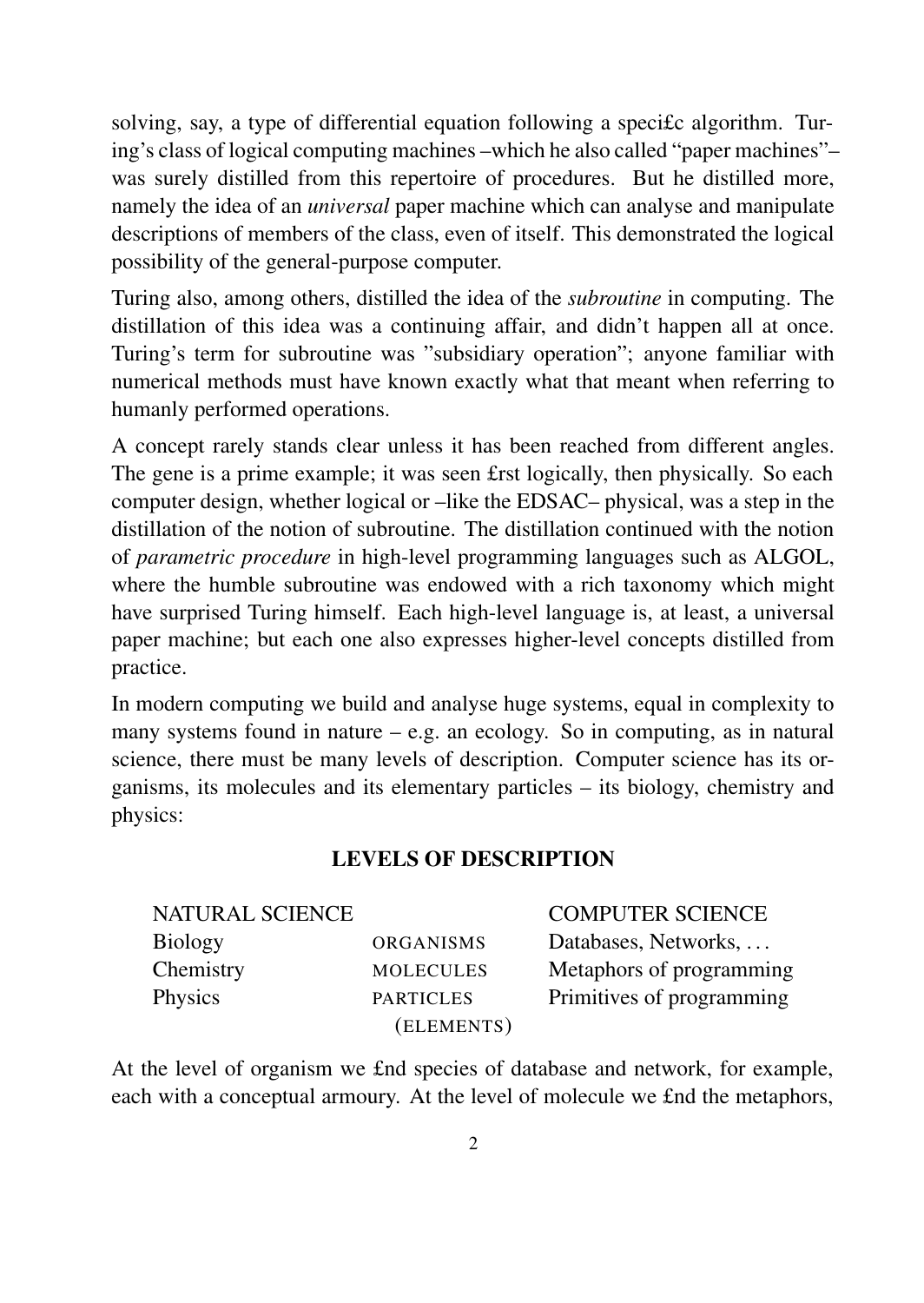like parametric procedure, provided by programming languages. At the particle level we £nd –as it were– the most basic parts of speech. (I make no apology for talking so much about language. Computers like screwdrivers are prosthetic devices, but the means to control them is linguistic, not muscular.) The best of these parts of speech and the best of the metaphors become accepted modes of thought; that is, they become concepts.

## **3 From metaphor to concept**

I shall now discuss a couple of molecular concepts or metaphors, distilled over the last thirty years, in which the notion of interaction is prominent.

There is a Babel of programming languages. This is not surprising; much of the world we live in can be modelled, analysed or controlled by program, and each application domain has its own structure. But sometimes a central idea £nds its £rst clear expression in a language designed for a particular problem domain. Such was the case with the problem domain of *simulation*.

In the sixties there was a great vogue in simulation languages. New ones kept emerging. They all gave you ways of making queues of things (in the process which you wished to simulate), giving objects attributes which would determine how long it took to process them, giving agents attributes to determine what things they could process, tossing coins to make it random, and totting up what happened in a histogram. These languages usually did not last; one can simulate so many real-world processes that no single genre of language can cover them all. So simulation languages merged into the general stream.

But not without effect. One of them highlighted a new metaphor: the notion of a community of agents all *doing* things to each other, each persisting in time but changing state. This is the notion known to programmers as an *object*, possessing its own state and its repertoire of activities, or so-called *methods*; it is now so famous that even non-programmers have heard of it. It originated in the simulation language known as Simula, invented by Ole-Johann Dahl. *Object-oriented programming* is now a widely accepted metaphor used in applications which have nothing to do with simulation. So the abstract notion of agent or active object, from being a convenient metaphor, is graduating to the status of a concept in computer science.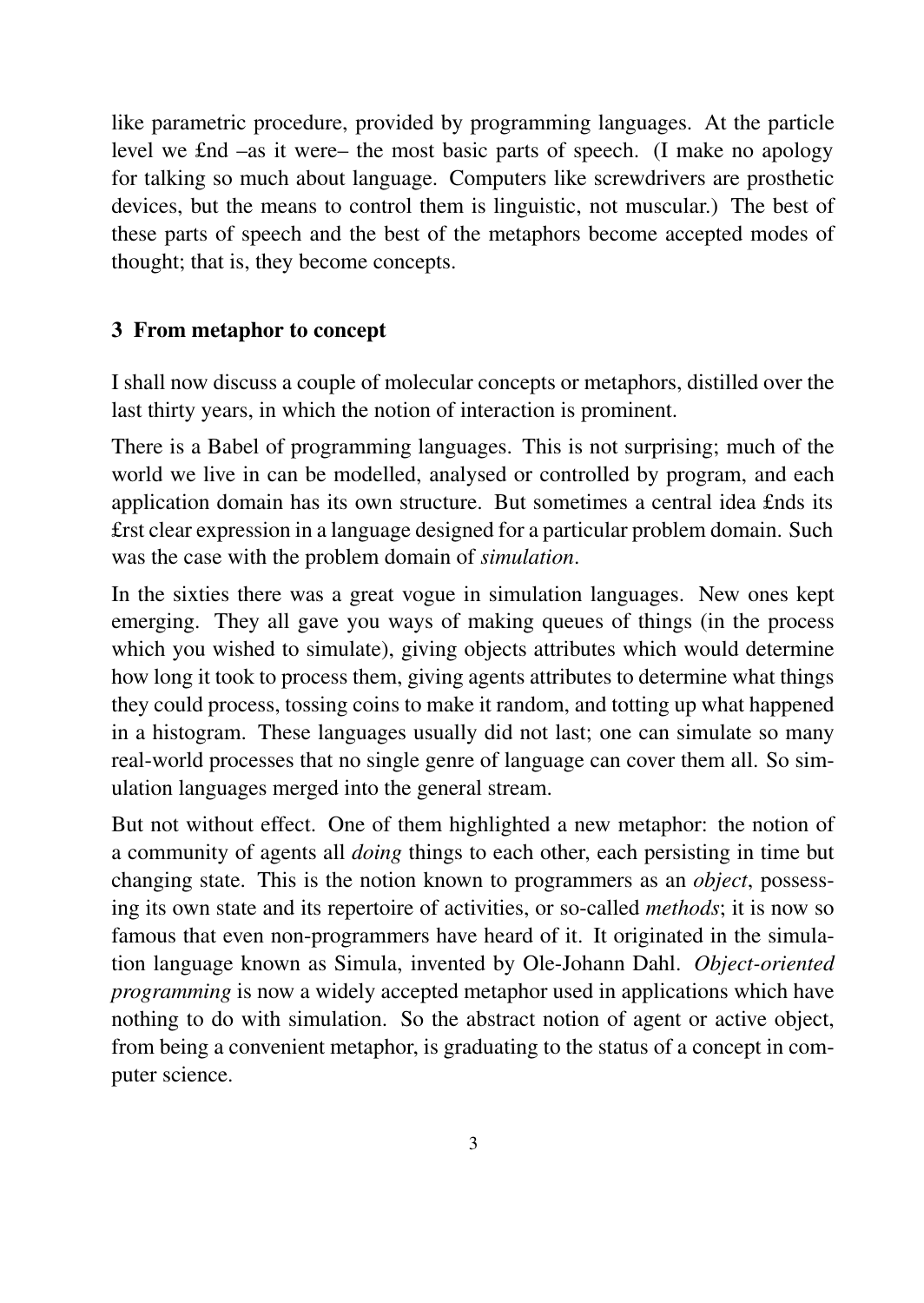Even more fundamental to computing, at the molecular level, is the time-honoured concept of *algorithm*. Until quite recently it could be de£ned no better than "the kind of process enacted by a computer program", which is no help at all if we are trying to understand what computational processes are! But recently, as Martin Hyland explains in his companion lecture, algorithms have been characterised precisely as *game-theoretic interactions*. We could hardly wish for better evidence that the notion of interaction is basic to computer science.

#### **4 Concurrent processes**

The notion of *agent* or *active object* brings programming ontology – if you like, the metaphors programmers use in design – much closer to the real world. So why, you may ask, did we not *always* write programs in terms of interactive agents? The answer lies partly in von Neumann's so-called bottleneck, and I want to describe this before I talk about new parts of speech, or elements.

The early computers all followed the model of John von Neumann, in which –as far as the programmer was concerned– only one thing could happen at once; there could only exist one active agent at a time. So the possibility of *concurrent activity* or even *co-existence* of such agents could not be expressed in a program – even though underneath, as it were in the machine's unconscious, many wheels would whirr and circuits cycle simultaneously. One can speculate why this sequential discipline was adopted. The familiar calculational procedures, which computers were designed to relieve us of, were all inherently sequential; not at all like cooking recipes which ask you to conduct several processes at once – for example, to slice the beans *while the water is coming to the boil*. This in turn may be because our conscious thought process is sequential; we have so little short term memory that we can't easily think of more than one thing at once.

The bursting of von Neumann's bottleneck is due in part to the premature birth and later triumph of the metaphor of object-oriented programming. But a river never breaks its banks in one place. In the sixties and seventies the designers of computer operating systems, people like Edsgar Dijkstra and Tony Hoare, were ill-content with sequential programming metaphors. Programming in the von Neumann model was too much like a child's construction kit; you can build the lorry but you can't build the engine. Consider several programs running simultaneously inside a computer. They may only *appear* to run simultaneously, by virtue of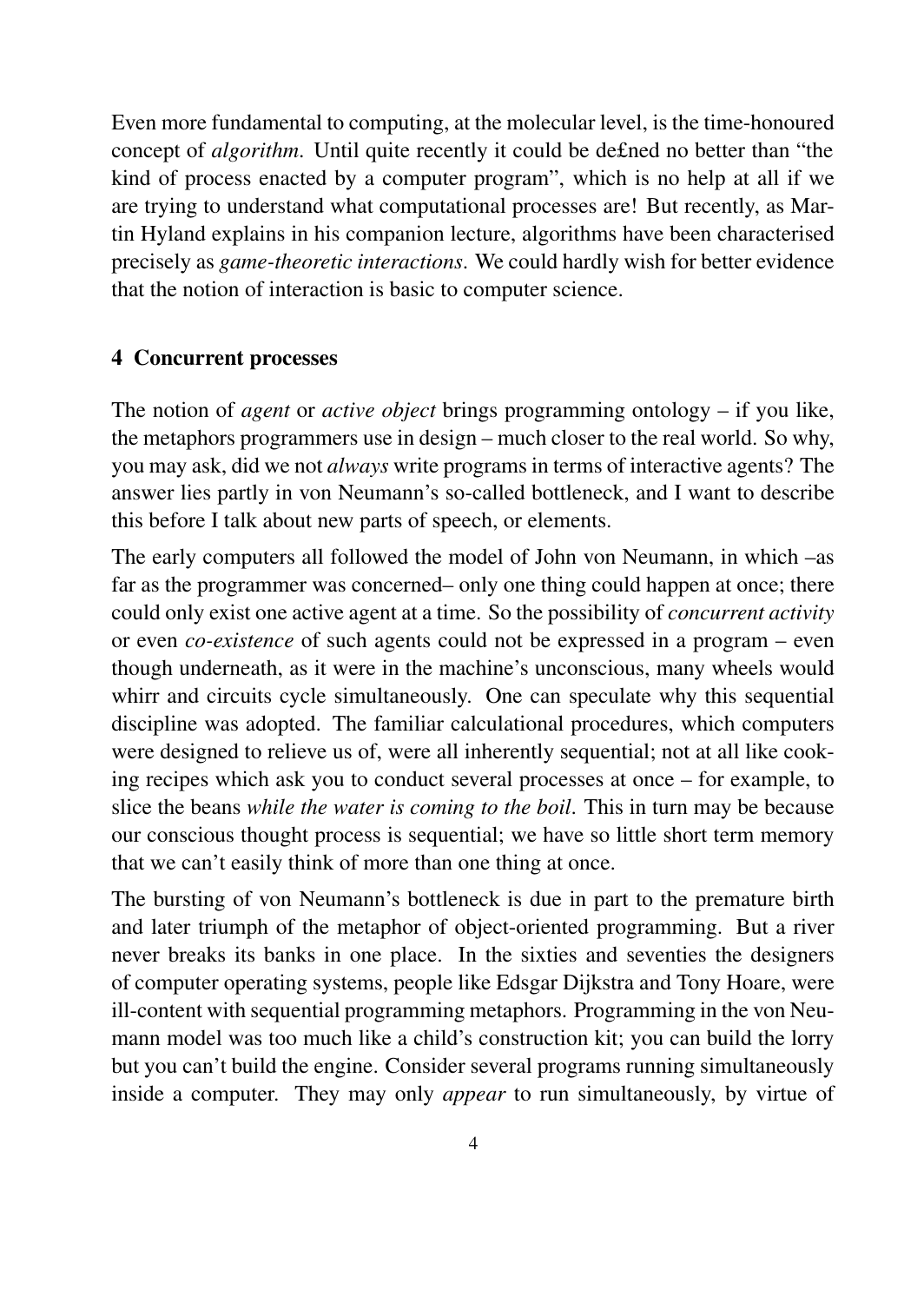timeslicing, but in any case you need to write the master program –the so-called operating system– which controls them all by interacting with them. This is not *sequential* but *concurrent* activity; you need new language to express concurrent activity, and new theory for it. You cannot decently express it as a metaphor in a sequential language.

Indeed, in the same period, Carl-Adam Petri developed a new model of concurrent processes not only to describe computational behaviour, but also to model of£ce information systems. He was among the £rst to point out that concurrency is the norm, not the exception.

What this amounts to is that computer scientists began to invent new parts of speech, new elements, to express the metaphors suitable for interactive concurrent systems.

### **5 The old and the new computer science**

The £rst part of my thesis was that the river of computer science has indeed burst its von Neumann banks, and has become a structural theory of interaction. I call it *informatics* here; I don't know a better word which is as free of misleading connotation. It goes far beyond describing what programs do; it claims that the kind of interactions which go on under the bonnet of a sequential program are no different from those which occur –even involving human components– in the world outside. For example, we have no need to describe these two systems in different terms, if we are thinking of information- $\alpha_{0}$ .



Thus software, from being a *prescription* for how to do something – in Turing's terms a "list of instructions" – becomes much more akin to a *description* of behaviour, not only programmed *on* a computer, but occurring by hap or design *inside* or *outside* it. Here is a set of contrasts, distinguishing the old computer science as a limiting case of the new: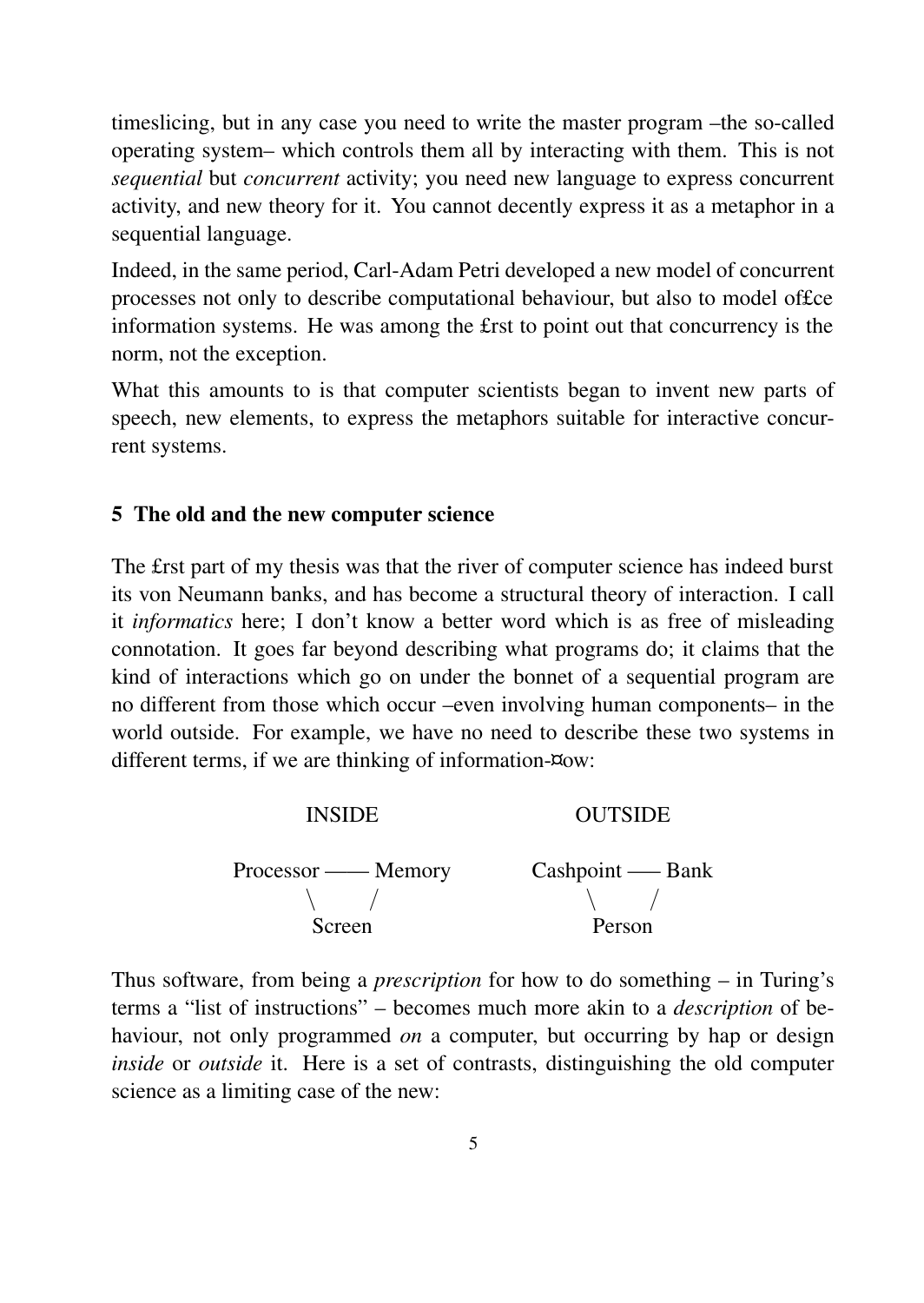| <b>OLD COMPUTING</b> |
|----------------------|
|----------------------|

#### NEW COMPUTING

| Prescription        | $\bullet$ , $\bullet$ , $\bullet$ , $\bullet$ | Description                     |
|---------------------|-----------------------------------------------|---------------------------------|
| Hierarchical design | $\bullet$ , $\bullet$ , $\bullet$             | Heterarchical phenomena         |
| Determinism         | $\bullet$ , $\bullet$ , $\bullet$ , $\bullet$ | Non-determinism                 |
| End-result          |                                               | $\cdots$ Continuing interaction |
| (Extension)         |                                               | (Intension)                     |

Take the £rst line: Software no longer just *prescribes* behaviour to take place inside a computer; instead, it *describes* information ¤ow in wider systems.

Take the second line: We can no longer con£ne ourselves to systems which are neatly organised, like an army with colonels and platoons. Consider the internet; it is a linkage of autonomous agents, more of an informatic rabble than an army. Of course we built many of its parts; but the whole is a heterarchical assembly – something of a *natural* phenomenon.

Take the third line: We can never know enough about an assembly of autonomous agents to predict each twist in its behaviour; we have to take non-determinism as elementary, not just temporary laziness which we can amend later by supplying values for all the hidden variables.

Take the fourth line: The meaning of a conventional computer program, as far as a user is concerned, is just the mathematical function it evaluates. But we users are *inside* our interactive systems; we care about what continually goes on. The meaning surely lies in the whole conversation, not just its end-result. (Indeed there may be no end-result, since there may have been no goal.)

Now, here are some sharper contrasts which hint at what might be the elements of a mathematical theory of interactive systems:

|                           | <b>COMPUTATION</b>            | <b>INTERACTION</b>          |
|---------------------------|-------------------------------|-----------------------------|
| <b>ACTIVE ENTITY P:</b>   | Program                       | Active object, Agent        |
| <b>ITS MEANING:</b>       | Function                      | Process                     |
| STATICS (COMBINATION):    | <b>Sequential Composition</b> | <b>Parallel Composition</b> |
|                           | $P_1; P_2$                    | $P_1 \parallel P_2$         |
| <b>DYNAMICS (ACTION):</b> | Operation on datum            | Message                     |
|                           |                               |                             |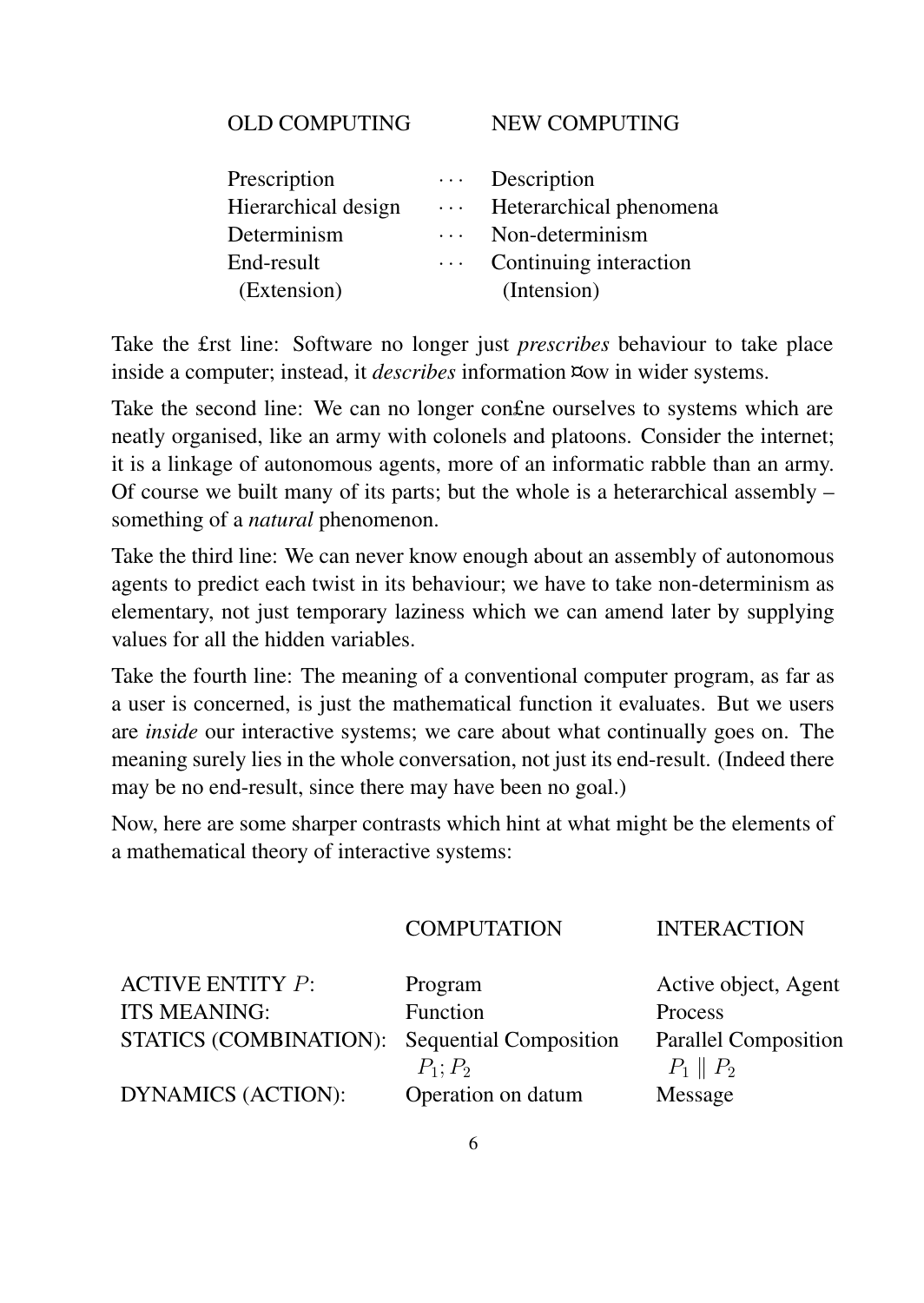In the £rst line, note especially that all *programs* are prescriptive – they are designed with a purpose; *agents* need be neither designed nor purposeful. As for *meanings*, there is a big knowledge gap; we have an impressive mathematical theory of functions, but we still have no consensus on a corresponding theory of discrete processes. (Of course we are working on it.) The *composition* of programs emphasizes the sequentiality imposed by the designer; but in interactive systems everything can happen as soon as the interactions which trigger it have occurred. Finally, concerning *action*, note the asymmetry in computation between an active operator and a passive operand; in an interactive system, messages pass between active peers.

## **6 Elements of interaction**

Now, what are the new particles –parts of speech, or elements– which allow one to express interaction? They lie at the same elementary level as the operation of a Turing machine on its tape, but they differ. For much longer than the reign of modern computers, the basic idiom of algorithm has been the asymmetric, hierarchical notion of operator acting on operand. But this does not suf£ce to express interaction between agents as peers; worse, it locks the mind away from the proper mode of thought.

So we must £nd an elementary model which does for *interaction* what Turing's logical machines do for *computation*. The second part of my thesis was that there is a logic of informatic action, and in my view it is based upon two fundamental elements:

### LOGICAL ELEMENTS OF INTERACTION

## **Synchronised action Channel, or vocative name**

These two £t together perfectly; indeed, like quarks, they hardly exist apart. Synchronisation is between an action –the vocative use of a name– by one agent, and a reaction by another. At this level, *names* and *channels* are the same thing; in fact, they are the essence of several super£cially different things which computer scientists have called *links*, *pointers*, *references*, *identi£ers*, *addresses*, . . . , and so on. These elements seem slight in themselves, but they serve to unify our theory;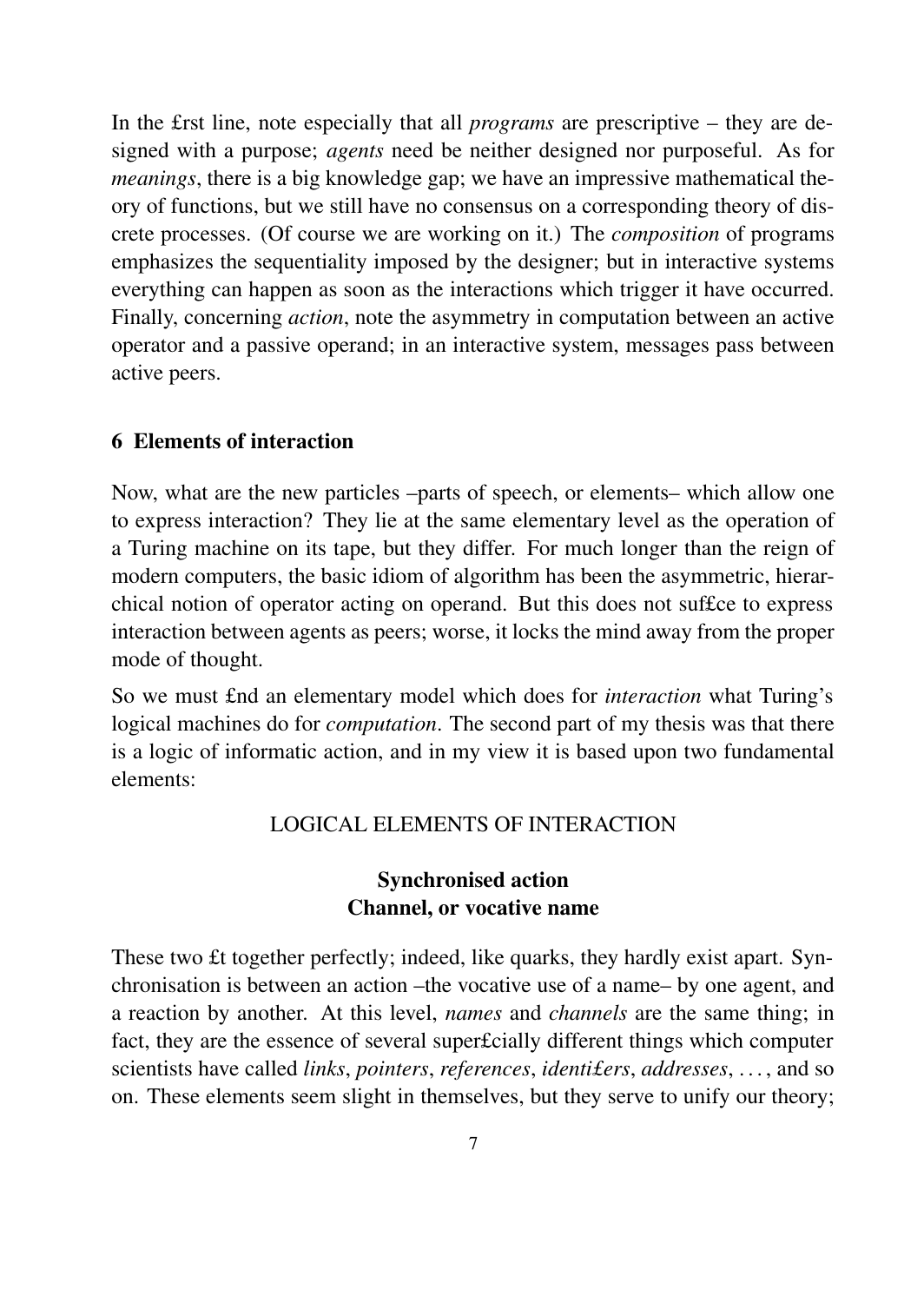they can form the basis of a logical calculus not only for traditional computation but for the wider range of interactive systems.

There are many systems of increasing importance in our lives which show the pervasive role played by naming and synchronised action. We don't have to look far for an example; consider simply a document –not a paper copy, but the virtual kind which exists on the Internet:

- A piece of hypertext representing a document exists nowhere in linear form. It's a mass of pointers, or names, which link its parts in a tree-like way.
- But it does not not stop at tree-like structures. Parts of the document will be links into other structures; many links to one structure, for economy.
- When you "click" on such a link, you synchronise your action with an action by the document.
- It does not stop at static structures; some links may command a translation or even a summarisation of the text-agent which they call.
- Not all parts reside at one site; some parts may be across the Atlantic.
- It does not stop at textual structures. Some links will call up animated pictures, others will provide exercises for the reader, games to play, and so on.

All this, just starting from the notion of a document! The web will be much more tangled for other applications. But the point is that you don't just *read* a document like this – you *interact* with it.

I ask you to think of the term "information" actively, as the *activity of informing*. An atomic message, then, is not a passive datum but an action which synchronises two agents. Our example of active documents has shown that the active/passive polarisation between operator and operand, between process and data, is no longer realistic – and we have removed this limitation.

## **7 Re¤ection: back to Turing**

We have brie¤y explored what computer science has become, having been launched logically by Turing, and physically by the earliest computers. The technological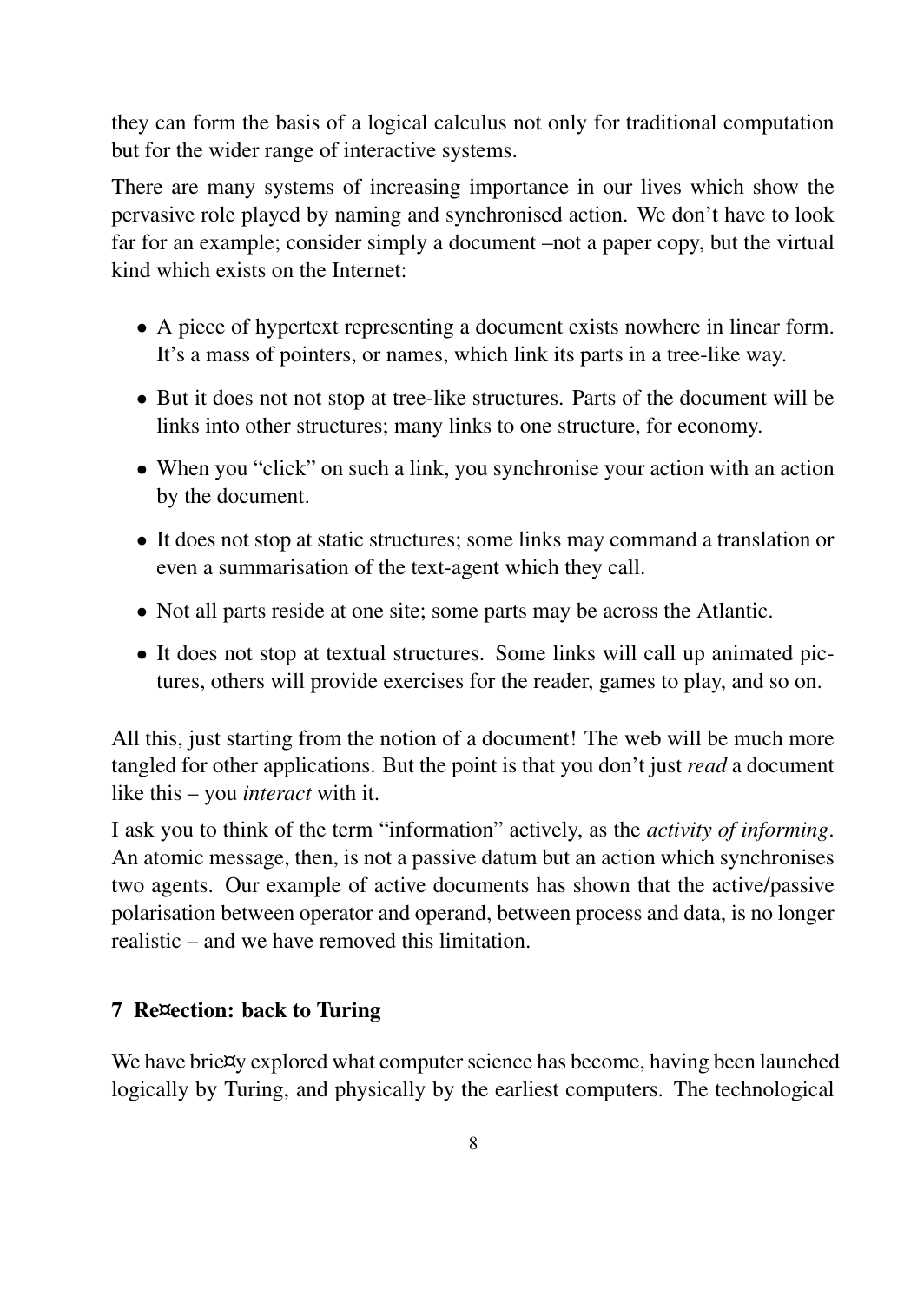story is of course a marvel, and has been a prerequisite for the informatic story, which is what concerns us here. To summarise: Turing's *paper machines* have become the kind of informatic web in which we now live. They are truly virtual, not physical; they are webs of naming, calling, migrating in a sense which has little to do with where they reside, or with how they are technically realised.

Can we ask about these webs the kind of question Turing asked about his paper machines? Both Turing machines and informatic webs are what Herbert Simon and Allen Newell have called *symbol systems*. In each class of symbol systems, one can ask whether a member of the class can represent and manipulate some property of the class itself. Such a phenomenon is called *re¤ection*. In particular, consider the following:

- A computing entity can *compute a means of computing*. (Consider the universal Turing machine!).
- Can a cognitive entity *know about knowing*?
- Can a learning entity *learn how to learn*?
- Can a joker *joke about jokes*?

... and so on. If the answer is "yes", we are inclined to think that the class of entities is properly adult, has come of age. Consider then:

• Can a communicating entity *communicate a means of communicating*?

This question differs intriguingly from the one about computing entities, because it concerns systems of agents in a heterarchy. In a heterarchy you cannot manipulate another agent, in the sense that a universal Turing machine interprets another. The concept of a universal Turing machine relies on a sharp distinction between passive data (e.g. the description of a machine) and active agent (e.g. the machine itself), and I have made a case for eroding this distinction. But in an interactive system you can, by communicating with your neighbour, acquire new links and relinquish old ones. In this sense, distributed computing has come of age. In our informatic webs, agents can acquire new contacts by link-manipulation, and so realise new forms of behaviour. That is, a web can spin itself.